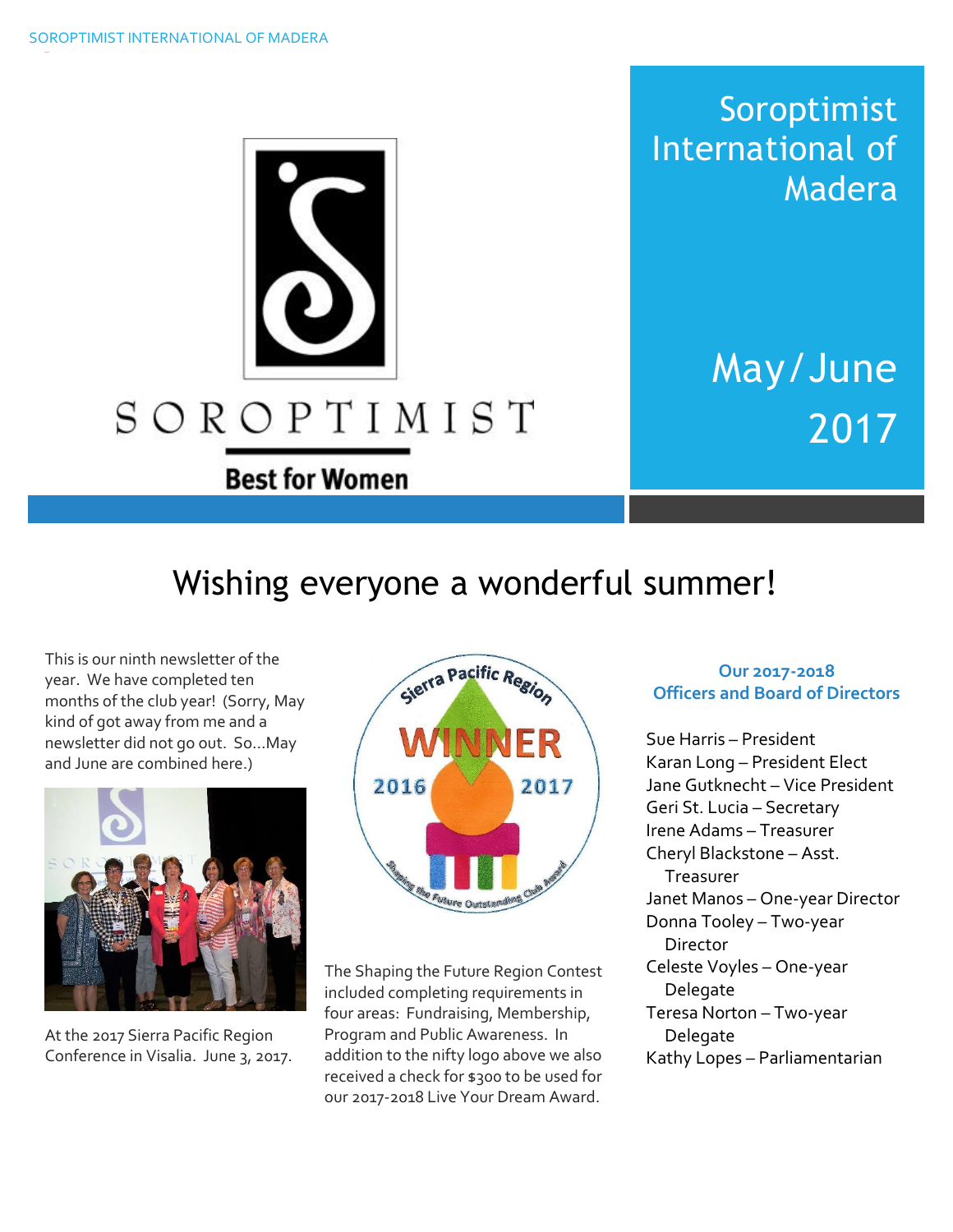#### **May News**

In May, we approved our 2017-2018 budget. We are very fortunate to have a well-funded organization which operates with a balanced budget. The 201-2018 Budget will be included in the 2017-2018 Handbook which will be sent via email prior to our first meeting in August. It is very important that Committee Chairs check the budget for their project or program when they begin planning.

We received our \$1,000 Grant from the Central California Women's Conference on May  $17<sup>th</sup>$ . This funding will be used for our 2017 Dream It, Be It Career Support for Girls Conference.



On May 11, club member Stephanie Lindblom, owner of Chickies Tasty Treats, brought all the supplies for us to decorate our very own cupcakes! Stephanie was also kind enough to share her knowledge of cake decorating. Great fun and we even learned a thing or two. And we went home with four decorated cupcakes!



The cupcakes Stephanie is holding were decorated by 5 year-old Madison Howery.



Our May 25<sup>th</sup> program was provided by Saleh Alhomedi from City of Madera Revitalization & Community Outreach. Sal provided information on the National Night Out porgram as well as other programs provided by the City of Madera.

#### **June News**

June  $2 - 4$  several club members attended the Sierra Pacific Region Conference in Visalia. Si Madera was well represented by Donna Tooley, Sue Harris, Celeste Voyles, Paulina Micheli, Geri St. Lucia and Nancy Staggs.. In addition to the Shaping the Future Award that we received, we also received the Membership Challenge Award! Congratulations SI Madera!

On June 8, Sandra Kaye from the St. Francis Homeless Project "Dogs Dig Em" was our program. Sandra is the founder of this not-forprofit organization which assists women in Fresno, in getting back on their feet. The women are employed; making, packaging, selling and marketing of handmade dog treats.

Celeste Voyles and her Tranistional Housing Project Committee are developing a program for the ladies currently residing in transitional housing. June 21 will be the first workshop and it will focus on budgeting and general money management.